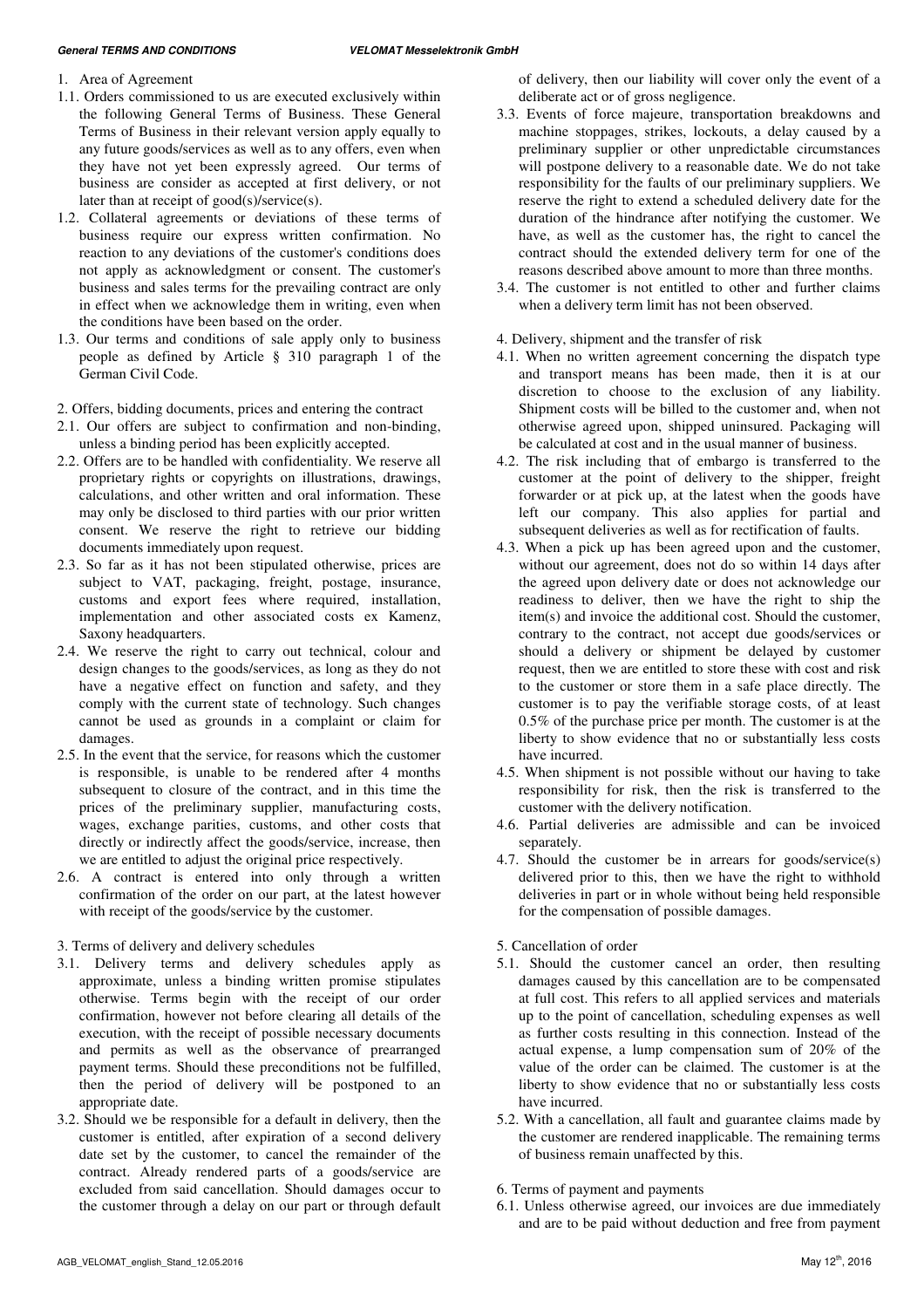expense to one of the banks disclosed by us. Within the scope of our General Terms of Business, other terms of payment including payment on delivery or advanced payment may be decreed. Should a discount be granted, then deductions will apply only when the respective payment has reached us within the payment term.

- 6.2. Payments count as having been made only at the moment we can access the amount. In the case of cheques and exchanges, the payment counts as having been made only at the moment when these have been cashed. Exchange charges and discount expenses are charged to the customer. We are entitled to refuse cheques and exchanges.
- 6.3. The customer does not hold the right, except with undisputed and legally established counterclaims, to withhold or to offset payment.
- 6.4. By failing to fulfil the term of payment, such as in a default in payment, we are entitled to demand an interest rate of 8% above the base interest of the European Central Bank in accordance with § 247 of the German Civil Code or to calculate a higher interest rate and to claim further verified damages caused by the delay as well as a collection expense of 5.00 euro per reminder.
- 6.5. Should circumstances become known to us that would make us doubt the credit rating of the customer, in particular a suspension of payment or the return of cheques, then we are entitled to demand immediate payment of the remainder of the balance due in full and to refuse to process cheques and exchanges. We are also entitled in this case to demand advanced payment or a deposit and to withhold goods not yet delivered as well as to discontinue a current order without being held responsible for the compensation of resulting damages.
- 6.6. We are entitled to correct obvious calculation and/or spelling errors, including invoices that have already been sent out.
- 7. Reservation of title
- 7.1. Goods/services remain our property (goods that are subject to the reservation of title) until all claims from prior or simultaneously contracted agreements have been fulfilled.
- 7.2. The customer is revocably entitled to pass these goods subject to reservation of title on to others in the normal course of business, but not to use same as security or hypothecate them. With levy of execution or other third party interventions, the customer is obliged to refer to our reservation of title and to notify us without delay. With resale, it is the customer's responsibility for third party members to respect our rights.
- 7.3. In the event the goods subject to reservation of title are connected to or mixed with any wares not belonging to us, we shall acquire joint title pro rate to the ratio of the invoiced value of the goods so affected in the remaining wares. Processing of goods subject to reservation of title is performed from our standpoint as maker within the terms of § 950 of the German Civil Code without any obligation to us.
- 7.4. In the event of arrears of payment, or of a financial collapse on the part of the customer, we may enter or come to the client's business premises and claim the goods subject to reservation of title in order to assert that reservation of title. The assertion on our part of reservation of title or the induced attachment of goods will be billed to the customer and is not considered as withdrawal from the contract.
- 7.5. The customer surrenders the right to make future claim on the transferred goods subject to reservation of title at their invoiced value at the moment of order of said original goods to us in advance. The customer is entitled and obliged to
- 7.6. Should the value of the securities exceed our payment demands of more than 20%, then we will release the amount exceeding the security upon customer's request.
- Goods supplied for test and / or demonstration purposes remain our absolute property. They may be shared with the customer only by special agreement.

8. Claims and warrantee

- 8.1. Obvious defects, the absence of warranted characteristics, damage that has occurred during transportation, missing parts and wrong deliveries are to be declared without delay by written declaration within one week beginning with the day of receipt of good(s)/service(s) and with immediate cessation of any procedure; defects that are not apparent should be declared immediately upon detection. Should the customer fail to make such an immediate notification, then the good(s)/service(s) will be considered approved. The shipper is also to be notified without delay in the event of damage that has occurred during transport. The obligation to examine, subject to § 377 of the German Commercial Code, remains unaffected by this.
- 8.2. The contracting parties have agreed that under the current state of technology it would be impossible to rule out any software defect. In this regard liability is restricted to predictable damage occurring in a typical manner.
- 8.3. The technical data and information in the product documentation do not solely represent the promise of particular characteristics. A warranty is only present when the respective specifications have been confirmed on our part in writing.
- 8.4. Should there be a shortage or defect in the good(s)/service(s), then we will choose to carry out a correction or replacement under the condition that the customer has sent us a notification about the shortage or defect and/or sent back the part after notifying the circumstances concerning the shortage or defect. In the event that the correction or replacement fails, then the customer has the right to cancel the contract or to a price reduction. Further claims, as far as they are not based on gross negligence or a deliberate act, are excluded.
- 8.6. Should the customer not give us the opportunity to be convinced of the defect, should the customer not be immediately available for the good(s)/service(s), then all claims are rendered inapplicable. Due to agreements with several manufacturers, we reserve the right to refer the customer directly to a manufacturer with due consideration of the replacement or corrections required.
- 8.7. Our warranty does not cover
- a) Damage and losses resulting through or by use of products other than ours, as well as defects that can be attributed to third-party modification or installation, fire, lightning, etc;
- b) a faulty attempt at repair as well as other interference by the customer or other unauthorized persons;
- c) damage through improper use and by not following the instructions for use and technical parameters;
- d) damage that has occurred during transport;
- e) damage that has occurred through the use of unsuitable materials or through replacement parts or customer's manufacturing materials or materials of inferior quality;
- f) defects that have occurred through normal wear and tear, moisture, high heat or other weather and temperature influences;